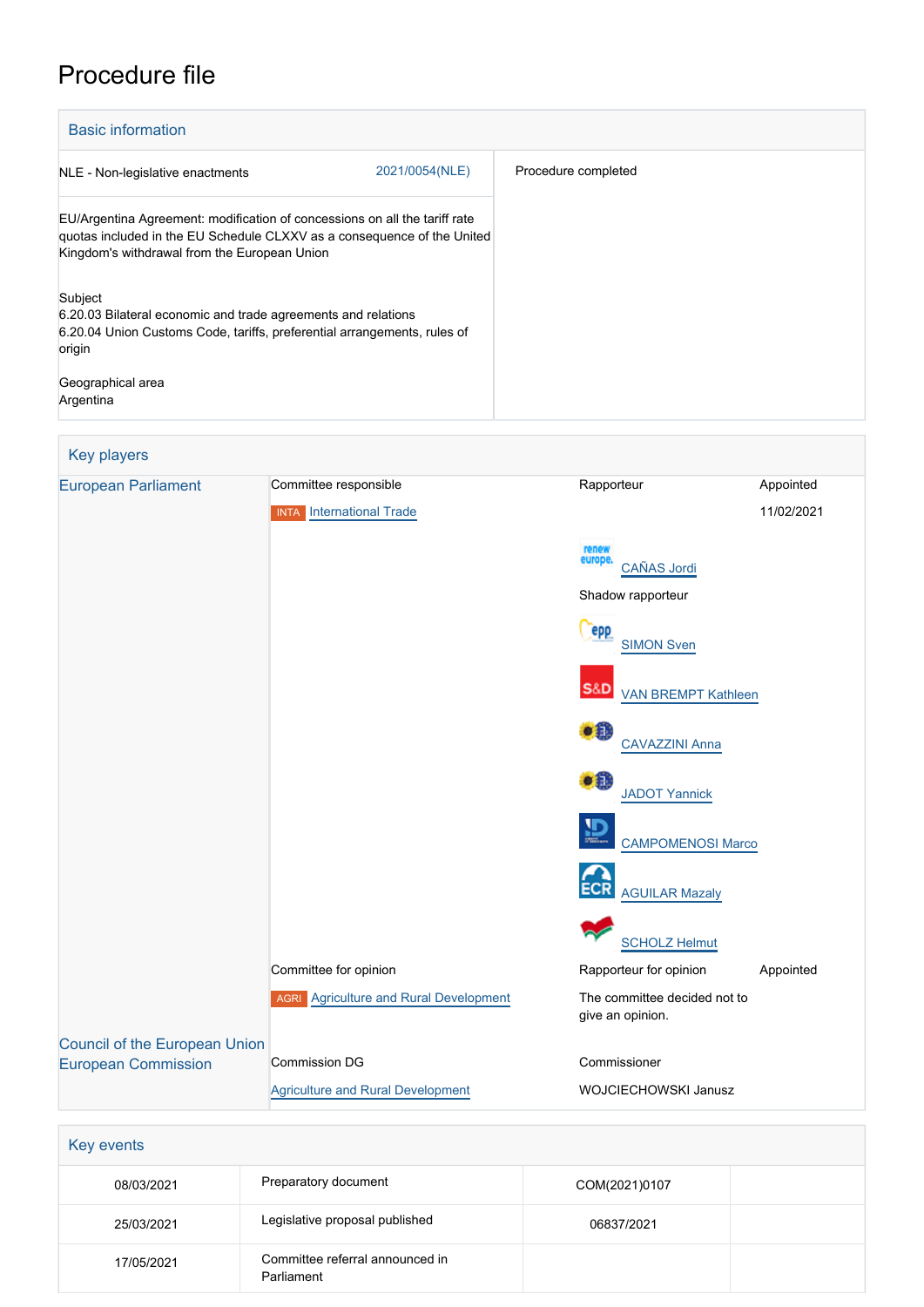| 25/05/2021 | Vote in committee                                                  |              |         |
|------------|--------------------------------------------------------------------|--------------|---------|
| 27/05/2021 | Committee report tabled for plenary, 1st<br>reading/single reading | A9-0175/2021 |         |
| 23/06/2021 | Decision by Parliament                                             | T9-0306/2021 | Summary |
| 13/07/2021 | Act adopted by Council after consultation<br>of Parliament         |              |         |
| 26/07/2021 | Final act published in Official Journal                            |              |         |

## Technical information

| Procedure reference        | 2021/0054(NLE)                                                                                       |
|----------------------------|------------------------------------------------------------------------------------------------------|
| Procedure type             | NLE - Non-legislative enactments                                                                     |
| Procedure subtype          | Consent by Parliament                                                                                |
| Legal basis                | Treaty on the Functioning of the EU TFEU 218-p6a; Treaty on the<br>Functioning of the EU TFEU 207-p4 |
| Other legal basis          | Rules of Procedure EP 159                                                                            |
| Stage reached in procedure | Procedure completed                                                                                  |
| Committee dossier          | INTA/9/05544                                                                                         |

## Documentation gateway

| Document attached to the procedure                                 | COM(2021)0106 | 08/03/2021 | EC  |         |
|--------------------------------------------------------------------|---------------|------------|-----|---------|
| Preparatory document                                               | COM(2021)0107 | 08/03/2021 | EC  |         |
| Committee draft report                                             | PE689.768     | 25/03/2021 | EP  |         |
| Legislative proposal                                               | 06837/2021    | 26/03/2021 | CSL |         |
| Committee report tabled for plenary, 1st<br>reading/single reading | A9-0175/2021  | 27/05/2021 | EP  |         |
| Text adopted by Parliament, 1st reading/single<br>reading          | T9-0306/2021  | 23/06/2021 | EP  | Summary |

## Final act

 [Decision 2021/1213](https://eur-lex.europa.eu/smartapi/cgi/sga_doc?smartapi!celexplus!prod!CELEXnumdoc&lg=EN&numdoc=32021D1213) [OJ L 264 26.07.2021, p. 0001](https://eur-lex.europa.eu/legal-content/EN/TXT/?uri=OJ:L:2021:264:TOC)

EU/Argentina Agreement: modification of concessions on all the tariff rate quotas included in the EU Schedule CLXXV as a consequence of the United Kingdom's withdrawal from the European Union

The European Parliament adopted by 604 votes to 52, with 37 abstentions, a legislative resolution on the draft Council decision on the conclusion, on behalf of the Union, of the Agreement in the form of an exchange of letters between the European Union and the Argentine Republic pursuant to Article XXVIII of the General Agreement on Tariffs and Trade (GATT) 1994 relating to the modification of concessions on all the tariff rate quotas included in the EU Schedule CLXXV as a consequence of the United Kingdom's withdrawal from the European Union.

Following the recommendation of the Committee on International Trade, Parliament gave its consent to the conclusion of the agreement.

As a reminder, the EU formally launched the negotiation process (under Article XXVIII of the General Agreement on Tariffs and Trade (GATT) 1994) with several WTO members in Geneva in October 2018.

The negotiations are based on a joint approach developed in 2017 by the EU and the UK on how to apportion the quantitative commitments contained in the EU28 WTO schedule for the 143 EU agricultural, fish and industrial WTO tariff-rate quotas (TRQs).